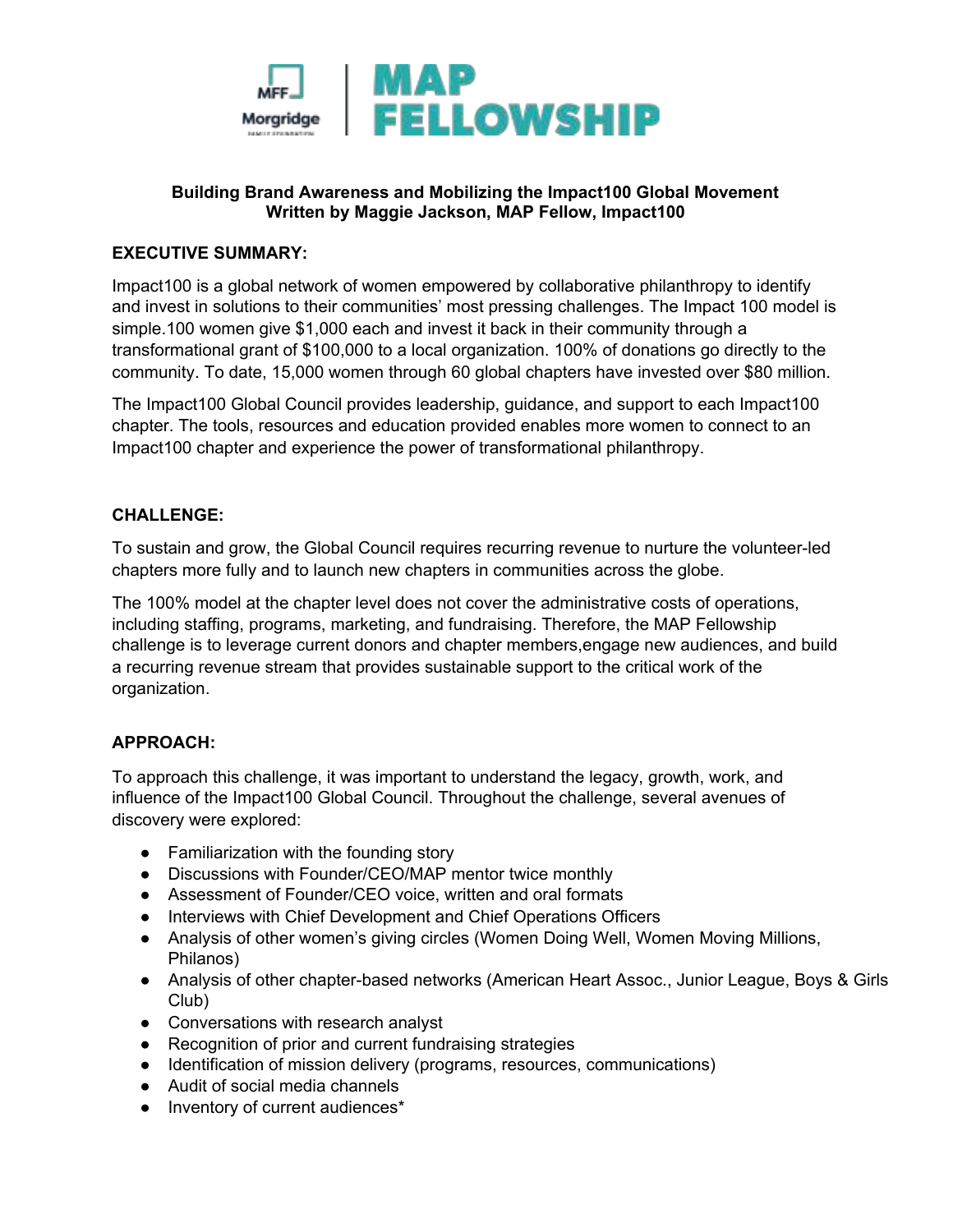

Assessment of Impact 100 chapters and network

# \*Audience *(as of August 2020)*



# **OPPORTUNITY:**

Through this discovery process, several opportunities and drivers were identified.

- (1) The 100% donation model at the chapter level was sacred. Chapters and members would not be charged or taxed for the services of the Global Council.
- (2) A major gifts campaign to support the Global Council was underway to solicit high capacity donors already in Impact100's network. Therefore, the work of this challenge would aim to solicit lower-level recurring gifts of less than \$1,000.
- (3) A clear case for support needed to be established that illustrates the value of the Global Council and motivates new donors to fund the work.
- (4) Among chapters, the Global Council is perceived as a mechanism for launching new chapters; the support and educational resources provided by the Global Council are not universally known.
- (5) Without an integrated communication framework among chapters and members, it would be difficult to directly nurture and steward these relationships and maximize their potential as advocates for the Global Council.

Fundraising experts suggest it takes seven to 12 touchpoints for a donor to make the decision to support a nonprofit organization. With a small prospect pool and a desire to move quickly to acquire and establish a network of annual donors, the challenge evolved to **establish a network of touchpoints to grow an affinity-based following of chapter members and new potential donors, using a clear and consistent message.** This was accomplished by working alongside Impact100 stakeholders to create a case for support for the Global Council that distinguished a unique story and testing messaging across social media and direct mail to build energy for the movement.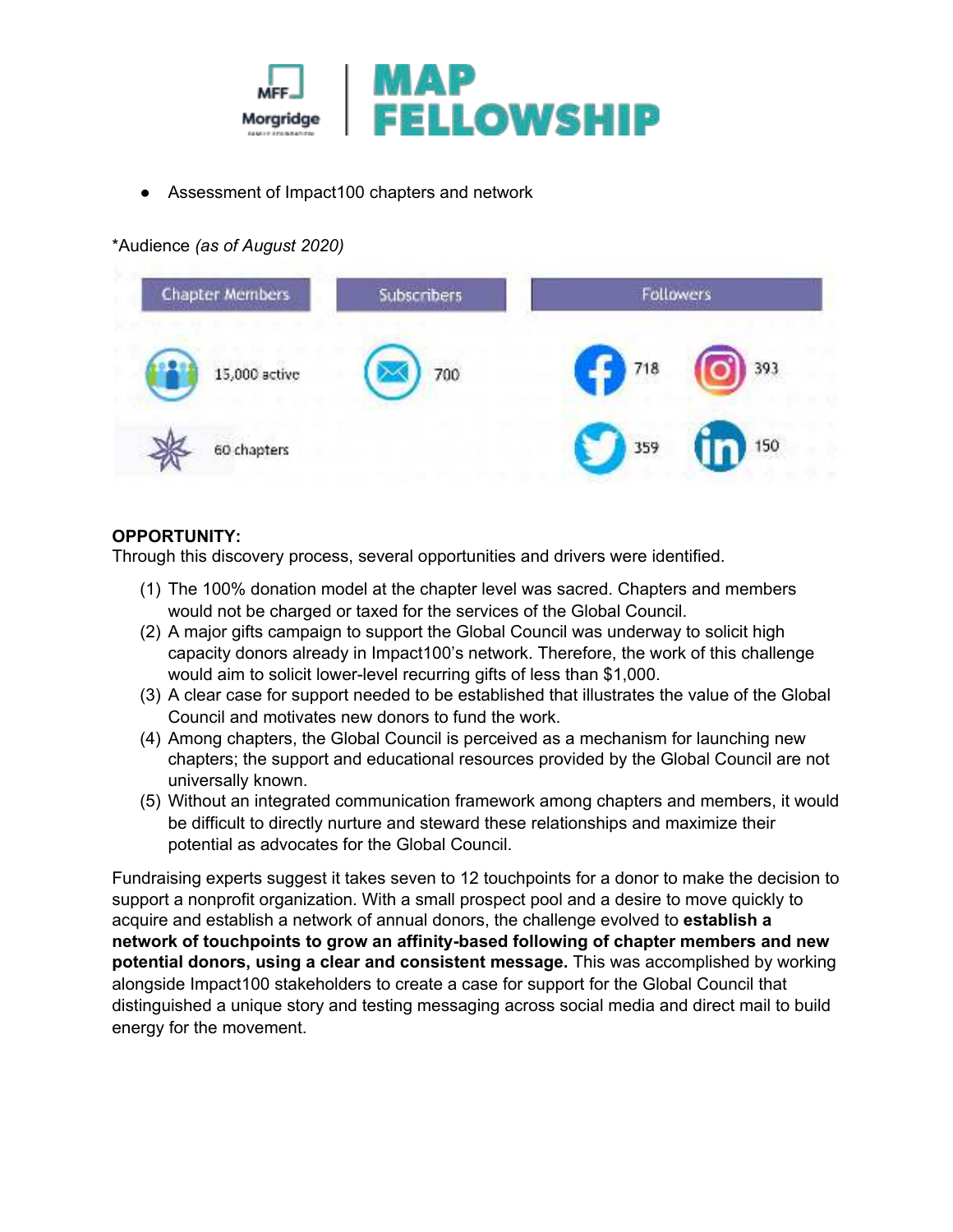

# EDUCATIONAL EXPERIENCE

July 2020: Thrive Impact one-day virtual conference Redefining Revenue.

Key takeaways:

- Ben Greene, SVP Key Relationships, Charity: water. Similar to Impact100, 100% of donations made by supporters go directly to mission delivery. A small group of high impact donors support the vision of the organization by funding operational and administrative costs – the Well. The Well enables a robust and trend-setting system of peer-to-peer fundraising activities across social media – the Spring. Fundraisers and donors are motivated by the simple and tangible call to action – water, and the transparency of exactly where their donation goes.
- Serena Bruzgo, VP Development and Marketing, Denver Museum of Nature and Science. Reiterated the essential practice of developing and stewarding donor relationships, recognizing the important role of asking, while respecting the process.
- Rob Stennett, CEO, Storyize. Offered a simple and effective framework for storytelling stakes, intervention, transformation - a clear construct to tell the Impact 100 story.

October 2020: For Impact: The Suddes Group (TSG) consulting services.

[The Suddes Group](https://forimpact.org/what-we-do/) focuses on a nontraditional sales approach to fundraising, emphasizing the impact of telling an organization's unique story. Through seven sessions over six weeks, TSG helped Impact100 Global develop an aspirational funding story and funding rationale.

- (1) TSG engaged a small group of Impact100 stakeholders, including chapter founders and presidents, staff, and volunteers to begin to understand and build the funding message. The initial discussion assessed the external impressions and understanding of the Global Council, while gauging what chapters desired from the Global Council, including:
	- o the opportunity to be part of a global movement; public relations and earned media on a national scale to build awareness and credibility; assistance in recruitment
	- o opportunities for collective story and impact sharing, such as impact across all five focus areas
	- o a center for excellence to share resources, learn best practices, and navigate chapter governance
- (2) Impact100 Global traditionally shared the effectiveness of the model and the collective impact of global chapters as their main message and case for support. This story is compelling, however, the likely actions solicited from these messages are (1) join a chapter, (2) support your local chapter, or (3) start a chapter. In order to raise momentum and funds for the Global Council's strategic efforts, the story would need to change. The next several sessions with TSG explored these opportunities.
- (3) The result was an engagement tool that offers a simple visual map to present the case for support, while engaging the donor in the conversation, providing a framework for the discussion, and offering a clear ask to end the meeting. (Exhibit: Impact100 Global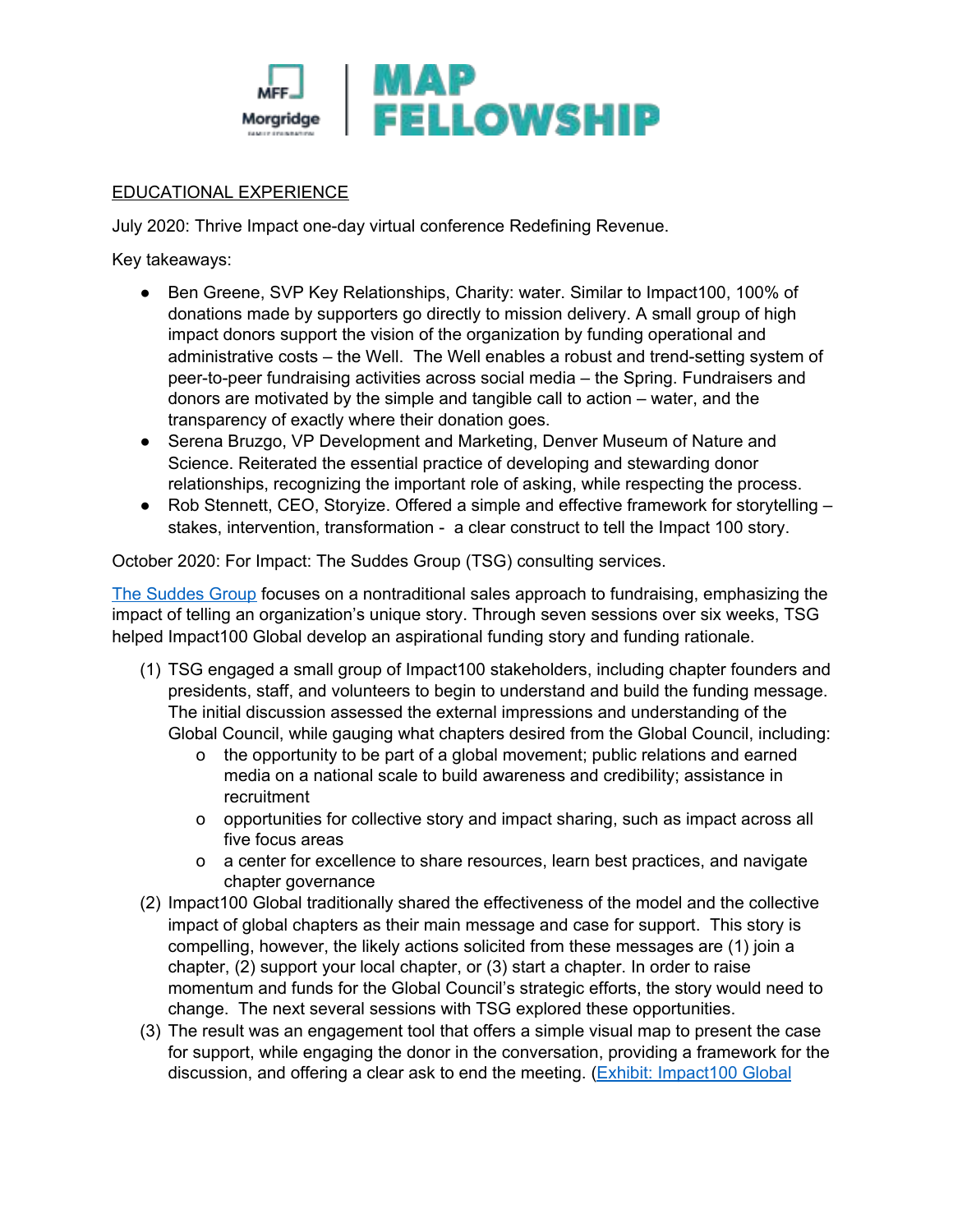

Engagement Tool TSG 2020) The tool is ideal for direct one-on-one donor conversations.

Impact100 Global recommended messaging:

- Empowering Women. Transforming Communities.
- harnesses **women's inherent power** to create change
- supports a **global network** of women philanthropist / community advocates
- **identify and invest in solutions** to communities' most pressing challenges
- fuel momentum, to **deepen** the impact of 60 global chapters, to **extend** reach through chapters in new communities, and to **empower** more women to be bold community advocates
- **25 new chapters** unlocks **\$10 million** in new community investments in just 5 years
- Impact100 Academy **equips women for leadership success,** providing a bespoke education system that offers credentialing in finance, diversity, recruitment, and Board governance

#### **BENEVITY**

Benevity is a charitable donation-management and grant-management platform whose customers include Nike, Coca-Cola, Google, and Apple, and hundreds of Fortune 1000 companies.

#### [Benevity's technology does two things:](https://www.benevity.com/)

- (1) It powers the corporate giving, volunteering and grantmaking programs of hundreds of companies; and
- (2) It makes it easier and more efficient for nonprofits to tap into the vast support of corporations, their employees, and customers.

Benevity is an open-choice platform and does not offer promotional services for non-profits. To maximize exposure to potential donors, nonprofits are encouraged to complete their cause profile and provide as much information about the work and mission of the organization.

Prior to our work, Impact100 Global had a perfunctory profile on the platform. Steps taken to increase exposure:

- (1) Updated the cause profile to reflect recommended messaging and encourage page viewers to fund the movement. Increased the findability of the profile by adding name aliases and tag words. Included social media handles.
- (2) Created a project for year-end giving, a time specific request for support that urges viewers to include Impact100 Global in their end of year giving plans.
- (3) Established volunteer opportunities in branding, marketing, social media, and graphic design.
- *(4)* Interacted with Benevity on social media and regularly informed followers and donors to check their corporate giving programs (such as Benevity) for matching opportunities.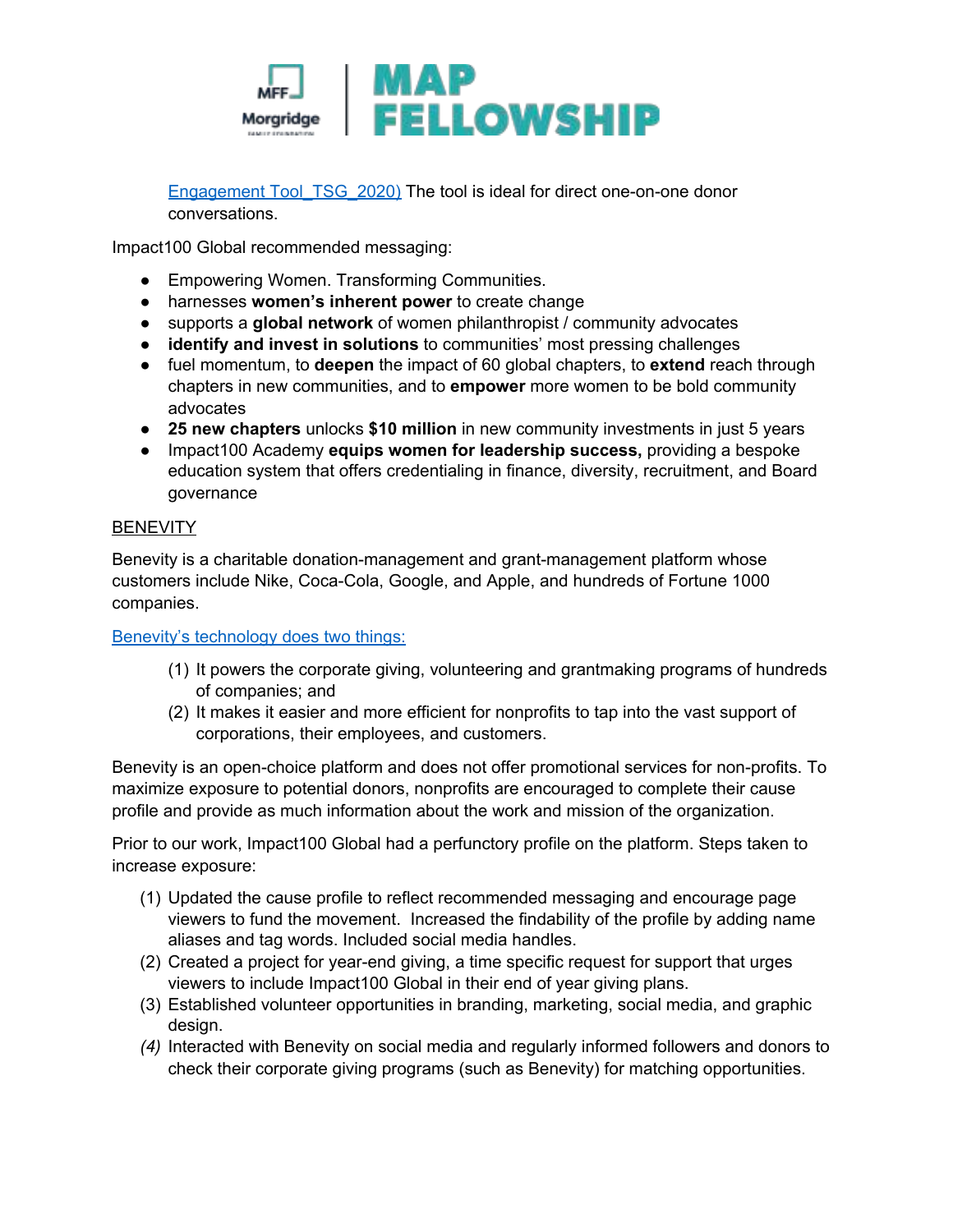

*\*\* Benevity reposted Impact100 Global leading up to Giving Tuesday \*\** 

# SOCIAL MEDIA

2020 was a difficult year and the external environment took extra consideration in navigating social media. In the wake of the global pandemic, a polarizing Presidential and annual election cycle, and the fight for social justice and against systemic racism, maintaining relevance while projecting an appropriate and authentic tone were of utmost importance. Additionally, the fourth quarter is a crowded market on social media -- Election Day, Thanksgiving, Black Friday, Small Business Saturday, Cyber Monday, and Giving Tuesday all fall within three weeks in November. The strategy for Impact100 Global channels was to break through with simple and thoughtful content to engage followers and acquire new followers. Previously Impact100 Global had an effective but inconsistent social media presence.

## Approach:

- **#***IGiveForHer* **campaign** celebrated the empowered women in your life who inspired you to give back. There were two ways to interact with the campaign:
	- 1. Make a tribute gift to Impact100 Global. A tribute or honorary gift offers a thoughtful way to celebrate a special person or occasion while contributing to Impact100 Global's mission. This opportunity was promoted through the Impact100 Global Newsletter, on social media, and the Benevity platform.
	- 2. Engage on social media. Followers were encouraged to post a photo of someone who inspires them, tag Impact100 Global, and follow the movement #*IGiveForHer*. Posts were featured on Impact100 Global's channels. Additional #*IGiveForHe*r posts included membership spotlights.
- **#***MotivationalMonday* is a popular hashtag with over 8.6 million posts on Instagram. Quotes from and images of female leaders with customized messages of women empowerment were some of the most effective posts for extending reach and engagement. These regular features added consistency to social channels.
- **Giving Tuesday and matching grant.** Impact100 Global hosted a minor Giving Tuesday campaign, wanting to be present while not overly competing when so many Impact100 chapters use the day for their own fundraising and recruiting efforts. Three posts were shared across social channels, testing new messaging:

Impact100 Global strengthens existing chapters and starts new chapters across the globe. Additionally, a matching grant was featured, tripling gifts through the end of the year.

● **Facebook Group: Impact100 Member Network** Chapter members seek opportunities to connect with members from different cities to share resources and encouragement. A Facebook group is a simple solution while also offering a direct channel of communication from the Global Council to members across the world. To date, over 90 members have joined the network. Promoting dialogue and sharing among this group will be an ongoing opportunity.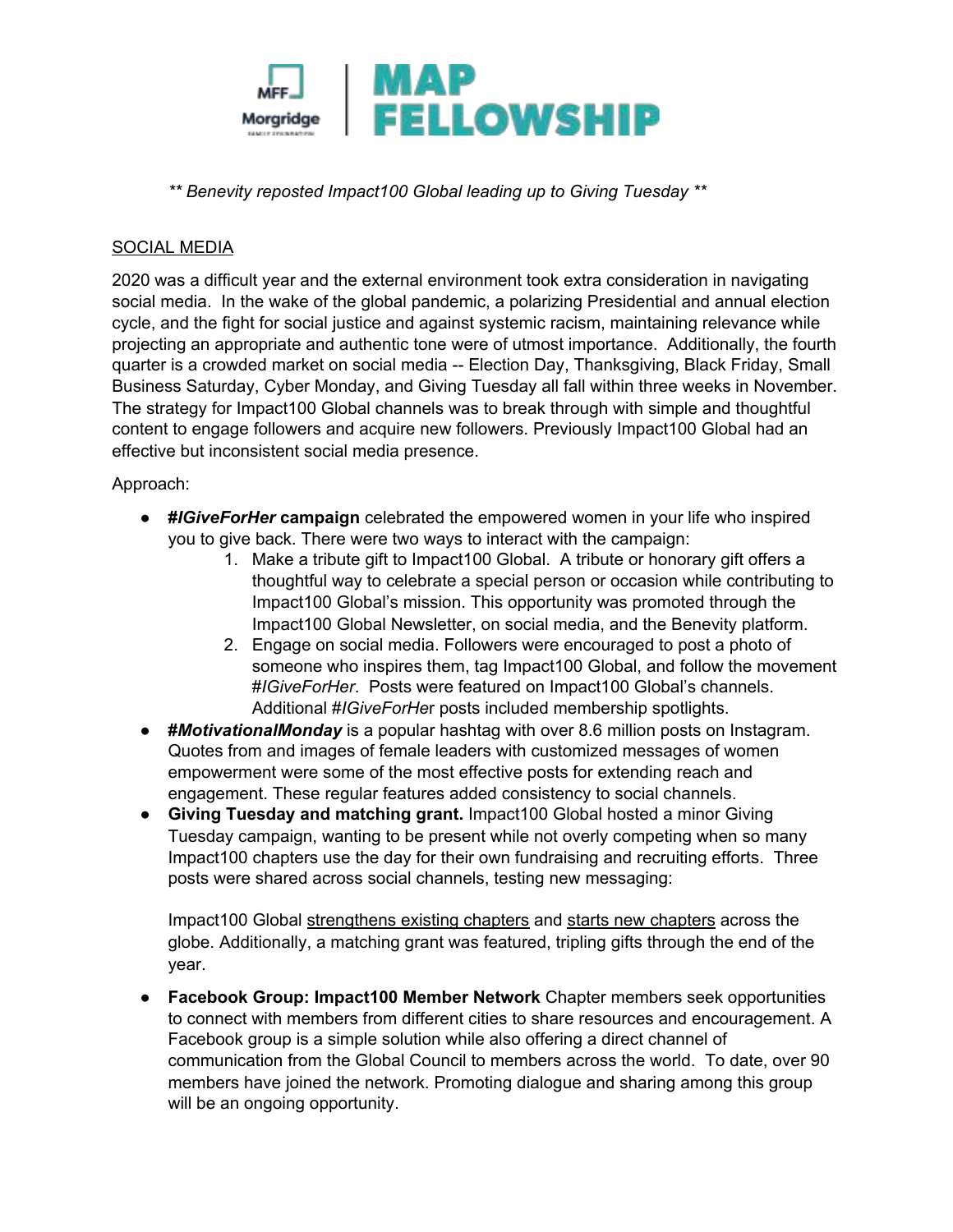

- **Daily engagement** from Impact100 Global with chapters' social channels, such as liking and re-sharing to the Impact100 Global page and Chapter Network group, promoted Global Council's presence.
- **Boosted posts** *(NOTE: full analysis of boosted posts to be updated and included, in progress, MJ first post October 20).*
	- o Facebook 28 days, Nov 9 Dec 6
	- o Instagram 30 days, Nov 7 Dec 6
	- o LinkedIn 30 days, Nov 7 Dec 6
- Build momentum and **awareness** for Impact100 Global Council (impressions, views)
	- o Instagram accounts reached +1,225.4%
	- o Instagram impressions +542.6%
	- o Facebook people reached +219%
	- o LinkedIn views +28%
- Share creative content to **grow** audiences across all platforms (followers, likes, subscribers)
	- o Instagram total followers +5.3%
	- o Facebook page likes +126%
	- o Facebook page followers +129%
	- o New Member Group +90 members
	- o LinkedIn Followers +400%
- Create a connected online community that **engages** with content (reactions, clicks, comments, shares)
	- o Instagram content interactions +123.8%
	- o Facebook actions +100%
	- o Facebook post engagement +80%
	- o LinkedIn reactions +100%
- Call to action with a compelling message that **converts** followers to donors (donations)
	- o Facebook to website 17
	- o Instagram to website 9
	- o Total clicks 64

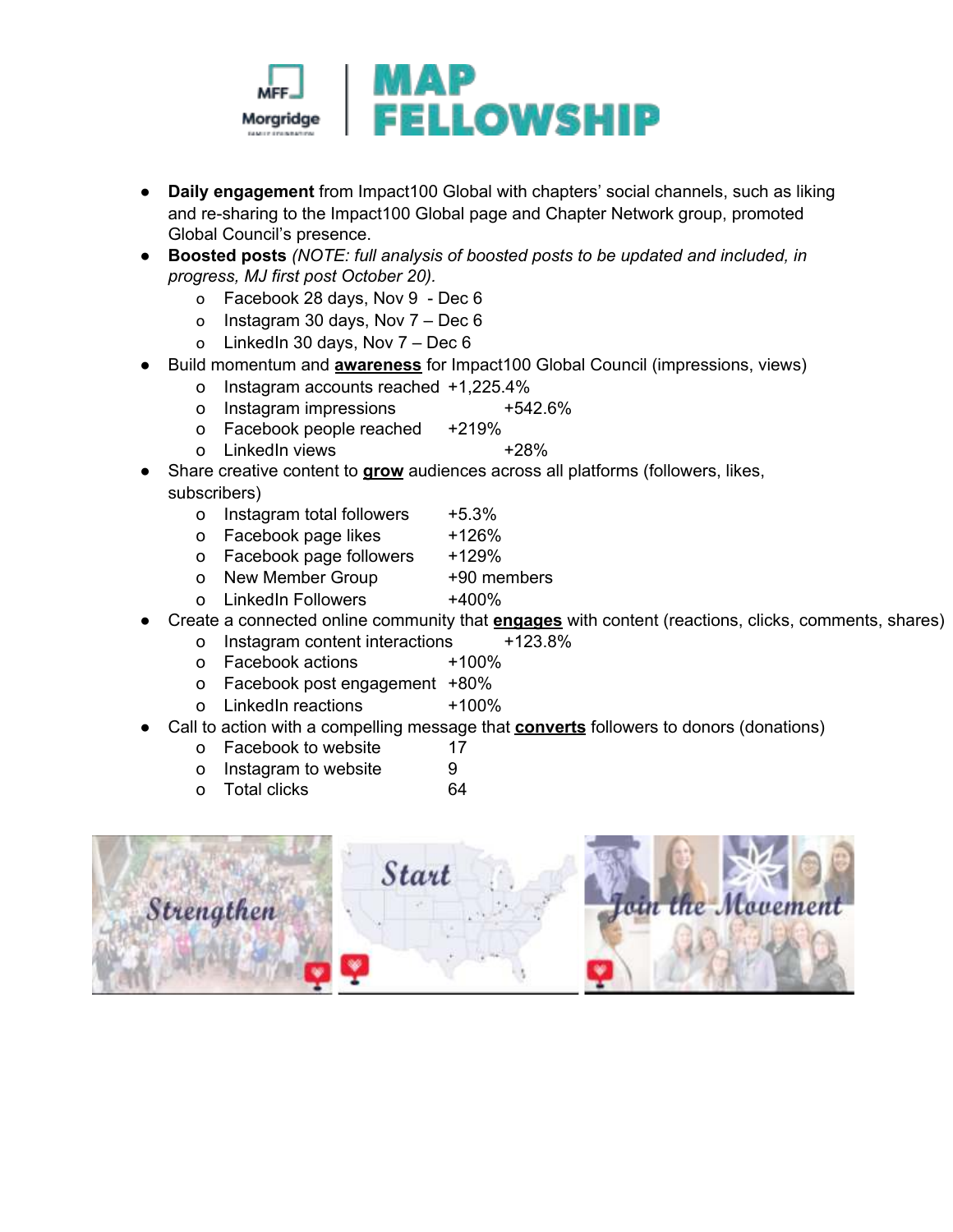





#### **● DIRECT MAIL**

Direct mail remains one of the most effective donor acquisition strategies in fundraising. Impact100 Global had not previously implemented a direct mail strategy and the exercise in direct mail was as much about acquisition as it was about understanding the process, testing market segments, and identifying the most effective messaging. A successful direct mail fundraising strategy requires testing and measuring to ensure time and resources are spent effectively and efficiently.

Honing the right message was essential to motivating a new audience to support Impact100 Global, and we explored several iterations. The story needed to feel aspirational, built on the legacy of success, while also creating a sense of urgency and call to action. An expertly implemented direct mail acquisition strategy could be an effective method for Impact100 Global in pursuing fundraising efforts. Direct mail acquisition can be an expensive investment and should be considered within a holistic acquisition and stewardship plan. The final piece dropped in mailboxes in mid-December.

**Demographics** *(based on previous market research by Claritas)*  Female 50 – 75 years of age Household income \$100k **Homeowners**